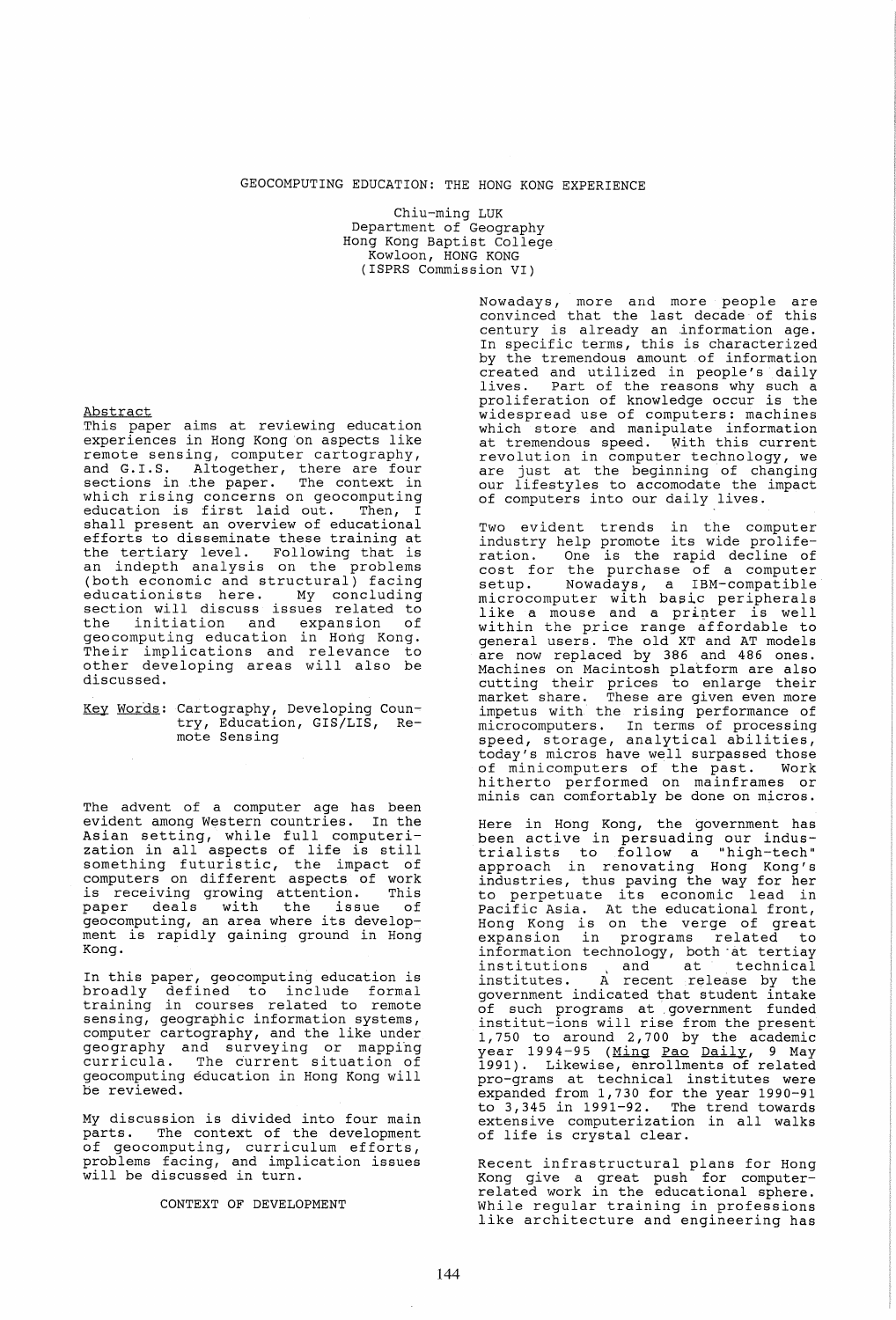long introduced students to use computer aided design (CAD) techniques, their usage is even more commonplace with the new Port and Airport Development Scheme under implementation by the Hong Kong government. Consultancy firms competing for construction contracts are well<br>for construction contracts are well<br>aware of the importance of using computer-generated graphics in their proposed designs. A complex geographic database of the territory is needed for use in advanced mapping software. Great needs in terrain modelling work demand degree-holders to receive training along degree holders to receive cruining drong<br>that line. Thus, disciplines like planning, surveying, and to a certain extent geography, have begun to impose<br>such training to their students in anticipation -of 'employment in these areas. A positive macro environment for areas. A positive macro environment for<br>geocomputing education is thus formed in Hong Kong.

#### CURRICULUM EFFORTS

Extensive changes in 'curriculum emphasis on micro computing in geography have been made within the last five years or so. When Yeh (1986) wrote his article on the use of microcomputing in geography, such a direction was still something under a direction was still something under<br>planning. Today, among almost all wellestablished geography departments in developed parts of the world, a lab devoted to computer applications is<br>considered to be a requier facility. To considered to be a regular facility.<br>most people within the geogra m6st people within the geography community, the ability to use microcomputers is added to the list of basic skills one should possess such as literacy, numeracy, and graphicy.

Part of the reasons to explain such changes concern with great strides that have been made in geographic methodology since the 1980s. One is the use of computers to" generate maps which were hi therto hand-drawn, a tedious job for any cartographer. Another is the use of remote sensing, digital image processing in particular, in the acquisition of remotely sensed data for subsequent classification and interpretation. Thirdly, the. rise of geographic information systems technology, in which both geographers and computer specialists do geographers and computer specialises as<br>play a part, rapidly and extensively revolutionize spatial data handling and modelling. I shall subsume these areas under the heading "geocomputing" in the following discussion.

Apparently, geocomputing requires large amount of capital input, both in hardware and software acquisition and in "humanware" recruit. Outside private

businesses, only tertiary educational businesses, only cereiary cancacronal Such training is offered in two streams: within geography or land surveying departments. In the former category, geography departments at the University of Hong Kong, the Chinese University of Hong Kong, and Hong Kong Baptist College all offer some levels of training at both undergraduate and graduate levels. In the latter category, the Hong Kong polytechnic's Center of Land and Engineering Surveying is the principal training base.

Each of the four departments/center possess some kind of hardware setup which is different from others. For the case of the University of Hong Kong, the Department of Geography and Geology houses a remote sensing lab and another computer-aided cartography unit. They are equipped basically with 286 and 386 machines for students' usage. Software available include ORSER (for remote sensing), ATLAS\*GRAPHICS (for computer cartography), AutoCAD (for graphics drawing), IDRISI (for G.I.S.), etc. Peripherals like printers, plotters, scanners, and digitizers are also available.

As the second oldest geography depart-ment in the territory, the Chinese University of Hong Kong's equipment are all located in their remote sensing lab. Again, several 286 and 386 machines are available for student usage. A recent addition is an engineering workstation addition is an engineering workstation<br>for staff's research purposes. A host of software is available: IDRISI, SPANS, pcARC/INFO (for G.I.S.), ATLAS\*GRAPHICS (for computer cartography), and a couple of remote sensing software. Input and output devices of all kinds are<br>available\_too.

The Hong Kong Baptist College setup is inco hong hong bapable corrego boddp is Cartography Lab. within the unit, there are five IBM PS/2 machines, each attached with a digitizing tablet. The whole setup is networked to the College's system, thus access to software can be obtained in many more locations. Since its incept'ion in 1990, the list of purchased software has been the list of purchased soltware has been<br>expanding rapidly. A partial list include ATLAS\*GRAPHICS and SURFER (for computer cartography), DRAGON (for remote sensing), and IDRISI (for emote schaing,, and ibkisi (101)<br>G.I.S.). Future considerations may include VGA-ERDAS, pcARC/INFO or SPANS. Similar to other counterparts, usual input and output devices are installed.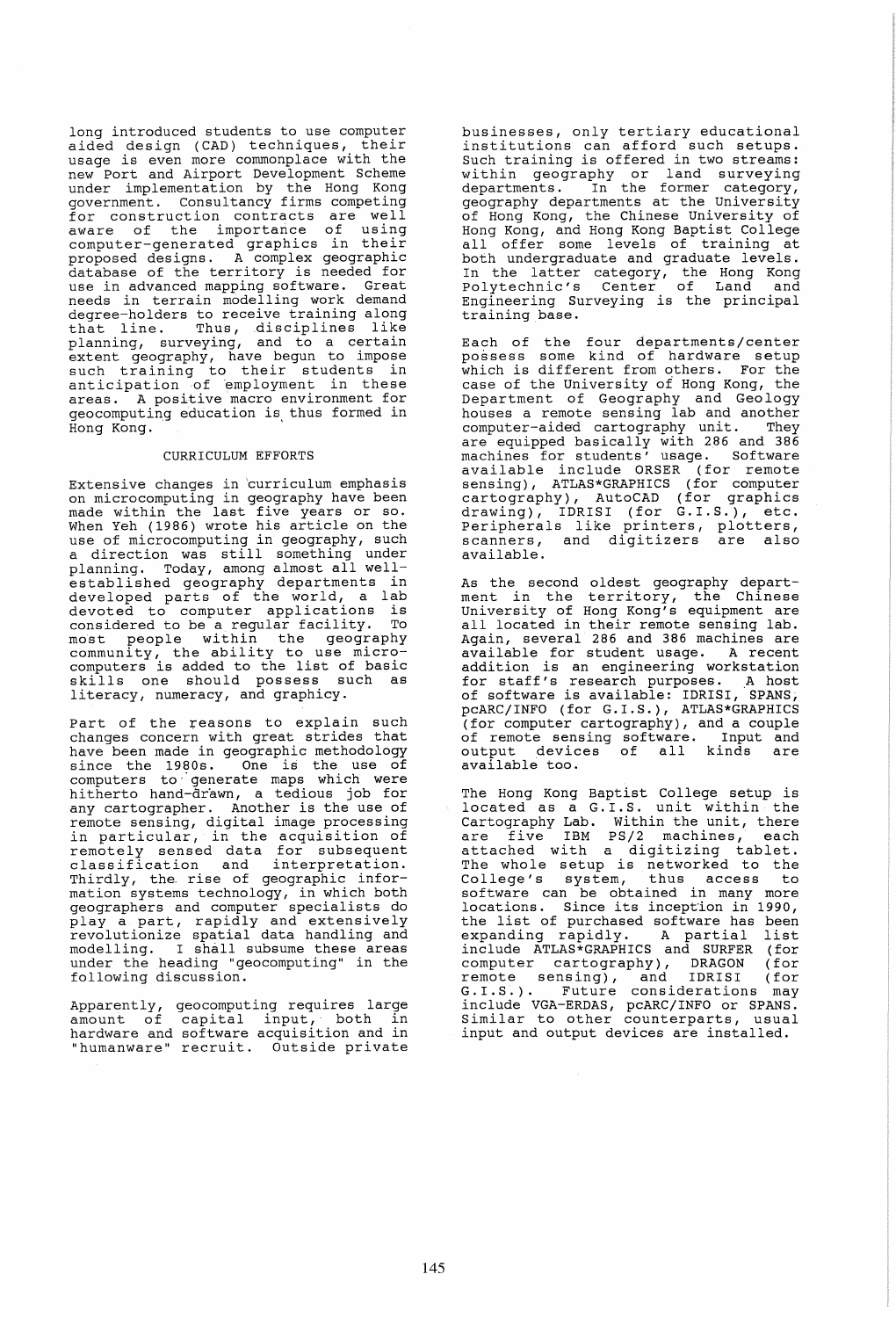Comparatively speaking, the Center of Land and Engineering Surveying of the Hong Kong Polytechnic possesses most high-end equipment and resources. is no surprise, for all purchases there represent the sole effort of the center to promote geocomputing activities. particular relevance to this discussion are their Digital Cartography Lab and Geo-informatics Lab. The former consists of around 30 PCs and numerous peripherals like digitizers, printers, beripherals like digitizers, printers,<br>and plotters. The latter is even more<br>impressive. It is equipped with five HP color graphics workstations, linked<br>up by a large server that has one<br>gigabytes of hard disk storage. They<br>are used for advanced teaching, research, and consultancy purposes. The two principal software for land or geographic information systems analyses are ARC/INFO and GENAMAP. A Calcomp 9500 digitizer is also available for high precision digitizing of large sheets.

The above is an overview on facilities. A few words can be said on the specific curricula being offered to help train students in the field of geocomputing. At the undergraduate level, the three geography departments offer introductory courses on remote sensing and geographic courses on remote sensing and geographic<br>information systems. Computer cartography is usually taught within other<br>methodological courses. In fact, these methodological courses. In fact, these course offerings are usually introduced as electives in senior years. For as crectives in senior years. For<br>graduate work at the two university departments, no related course is offered in the strictest sense.<br>However, students may enrol at the M.Phil (a research-oriented master degree) or Ph.D. levels and work with a faculty member who teaches and does research in that area. In a nutshell, the geocomputing education efforts at the geocomputing equeation efforts at<br>geography departments are still "sidelines" to major teaching focuses with the exception of undertaking a<br>higher research degree.

Outside geography departments, there are two channels for such training at a more professional level. One is the adoption of land information systems training in one of the units in the M.Sc. in Urban Planning at the University of Hong Kong, primarily based on the use of pc ARC/INFO. This represents a small effort when compared to the Center of Land and Engineering Surveying at the Hong Kong Polytechnic. It concentrates in offering specific degrees closely assoicated with geocomputing. At the time of writing, it offers a B.Sc.

degree in Surveying and Geo-informatics and a part-time modular M.Sc. degree in Land Information Systems. The latter is designed to be a re-orientation and continuing professional development program for land surveyors, planners, engineers, landscape architects, and other people who were past graduates in the pre-G.I.S. curricula era (Brimicombe, 1990, p.643). Besides such offerings, there are also a couple of research M. Phil. degree students in residence. In fact, the present curriculum is positive step towards establishing a spatial information discipline being taught and integrated alongside with traditional land alongside<br>surveying.

Such an attempt is a timely complement to the establishment of the Land Information Center in the Hong Kong governmation conter in the neng hong govern other subsequent information updates, the Center is designed to fulfill three objectives:

- 1. To provide a land database on a unique geographical reference framework for efficient decision-making and land administration;
- 2. To speed up the updating and processing of land data; and,
- 3. To establish a core system to integrate other land-related systems to facilitate exchange and sharing of land data.<br>Its present task is to transform over

two thousand map sheets at 1:1000 scales into digital form, via scanning and subsequent vectorization procedures. The expected date. of completion is now targeted at 1994 from which the public will be able to purchase geographic data with he abit to partness googlephic data<br>in digital form. Surely, the overall trend is now set to incorporate full scale automation on spatial data handling.

Surely, large capital input and cost-<br>effective system design considerations are important to the success of the Land Information Center. Equally significant is the coordination from the education sector. Full-scale training of sector. Full-scale training of<br>qualified staff from management to<br>technician levels is urgently needed so technician levels is urgently needed so that Hong Kong's pace of advancement along this line will not be hampered. along this line with not be hampered:<br>From this angle, the efforts now being implemented are in the right direction and deserve full support, both from public and private sectors.

# PROBLEMS FACING

Although Hong Kong is relatively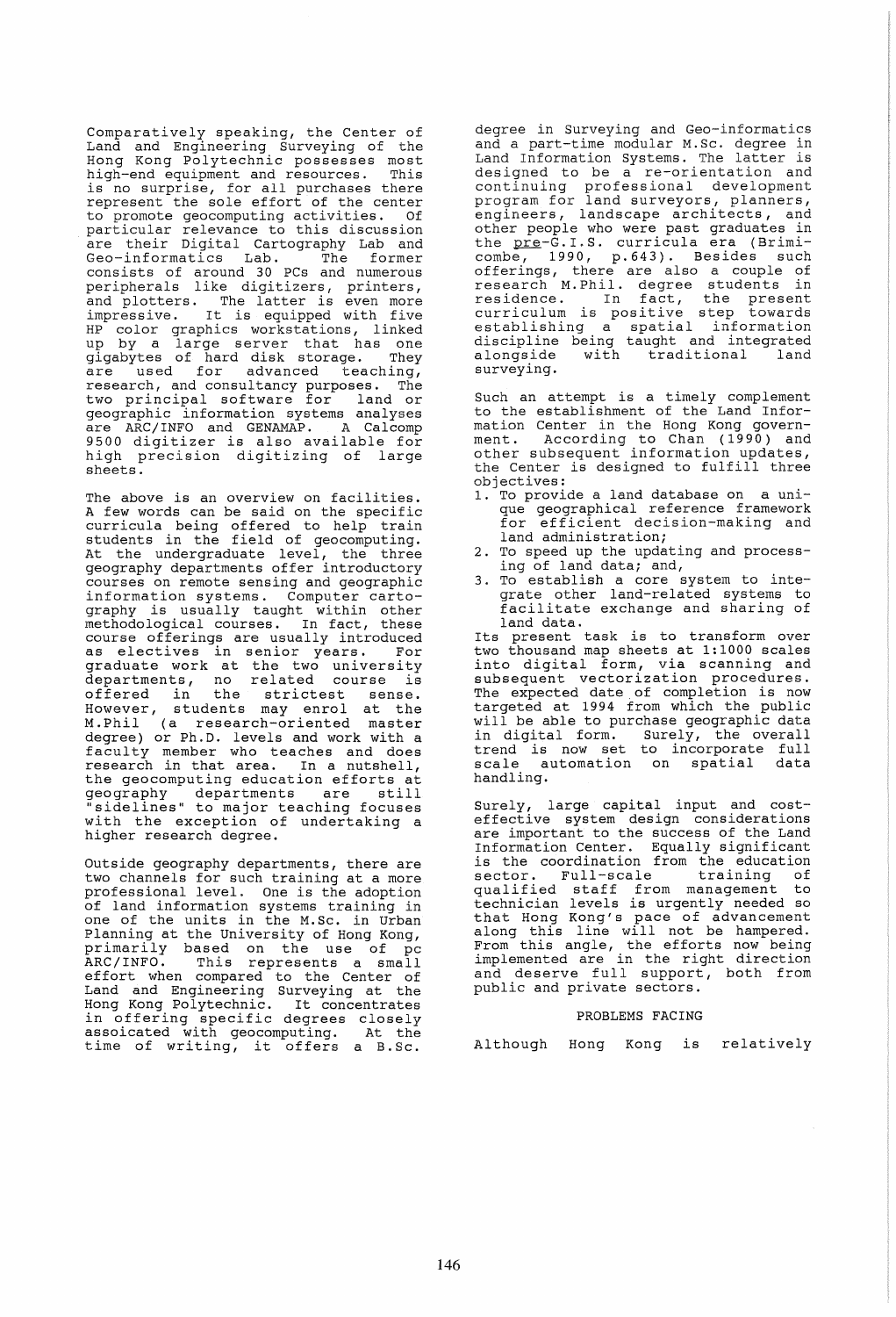developed within Asian settings, the provision of geocomputing education is not without problems. The following is<br>an attempt to elucidate the issue.

The problem easiest to be identified is money. Hong Kong's economic success<br>lies in its past manufacturing and recent financial roles in Pacific Asia. recent financial roles in Pacific Asia.<br>High technology is still a "foreign" term for Hong Kong. In fact, among the Four Little Dragons in Asia, Hong Kong Four fittie bragons in Asia, hong Rong<br>is the least developed in high technology. Therefore, both the quality and quantity of this development do not commensurate with its economic status. For any innovation, its initial startup cost is high. This is particularly burdensome in the education sector. The money for hardware is not an one- time expenditure. Maintenance cost should also be counted, perhaps as a recurrent expenditure. Likewise, added towards the purchase cost of software are the upgrade and license renewal fees. In most cases, a lab for such setups require at least the hiring of a technician to take over mundane daily technician to take over mundane daily<br>maintenace of the system. A lab director should devote full attention to management decisions and planning instead. Therefore, justifications of such heavy spending must be given for asking approval. Within the geography department route, such requests have to compete against other equally appealling<br>ones. When budgets are tight, the success of getting large funds really baccess of goeding rarge rands rearry support by heads of departments.

Another problem is the shortage of knowledgeable. staff in geocomputing. Given the paucity of local training in the past, people who knows about the technology are, usually trained overseas and are recent holders of higher degrees. Scarcity plus high demand will likely lead to higher pay requests, thus inducing the cost issue again. Given the fact that such expertise is still in rising demand in North America and elsewhere, together with the uncertainty of Hong Kong's political future beyond the year 1997, the outflow of such personnel is a likely prediction. In terms of seniority, most of these personnel are junior staff, thus weaken personner are junior scarr, chas weaken<br>their arguments and say in more<br>aggressive plans. In a nutshell, the discribed profits. The indicated process that the "humanware" issue is a greater hurdle to

The third problem to face concerns with technology di£fusion. Hong Kong's geographic situation is excellent for

being a trade intermediary for China and being a craae incormodiary for onina and<br>other southeast Asian countries. However, in terms of high technology, Hong Kong's location is, at best, mediocre. Without doubt, the mecca of computer technology is either the united States or Japan. Even for Japan, Hong Kong is three to four hours flying time away. For an industry such as computer technology, new products appears on the market with great speed. Technology may diffuse contagiously (i.e. innovations are spread out faster with shorter<br>distances). However, in most cases, it is transferred elsewhere in a hierarchical fashion. In other words, places of similar development levels will have greater contact probabilities for new inventions. Therefore, the likelihood of quicker adoption of new products is of quicker duoption of new produces is<br>greater there. Luckily, as English is commonly used in Hong Kong, contacts commonly used in hong Rong, concucts<br>with the U.S. is not a problem. However, distance and cost factors may partially constrain Hong Kong's adoption of the latest innovation in the shortest possible time. If educationists in the field is not fully alert on the latest developments across the Pacific, the lag problem in technology sophistication will persist.

fourth problem to tackle is the ambivalence of the nature of geography. In the long run, the excellence in status for geocomputing may be hurt. Is geography an arts, a science, or a social science subject? The debate has lingered for long. From experiences worldwide, geography departments have occupied positions in all the' three types of faculties. Locally, the department at the University of Hong Kong is located at the Arts Faculty. On the other hand, Baptist College's and Chinese University's departments are members of the Social Sciences Faculty. The department at National Taiwan University is housed within the Science entrology is housed wromin the service funding for high technology equipment, a geography department located in the Arts or Social Science faculties may encounter problems. This is especially the case when top administrators are unaware of the dual or trine nature of the discipline. Thus, the fight for money is sometimes a long and arduous one. More often than not, a defensive position is usually taken.

Lastly, the fate of geocomputing lies very much on the background of students enrolled in the programs. Within geography enrollments, the usual student intake comes from those who selected an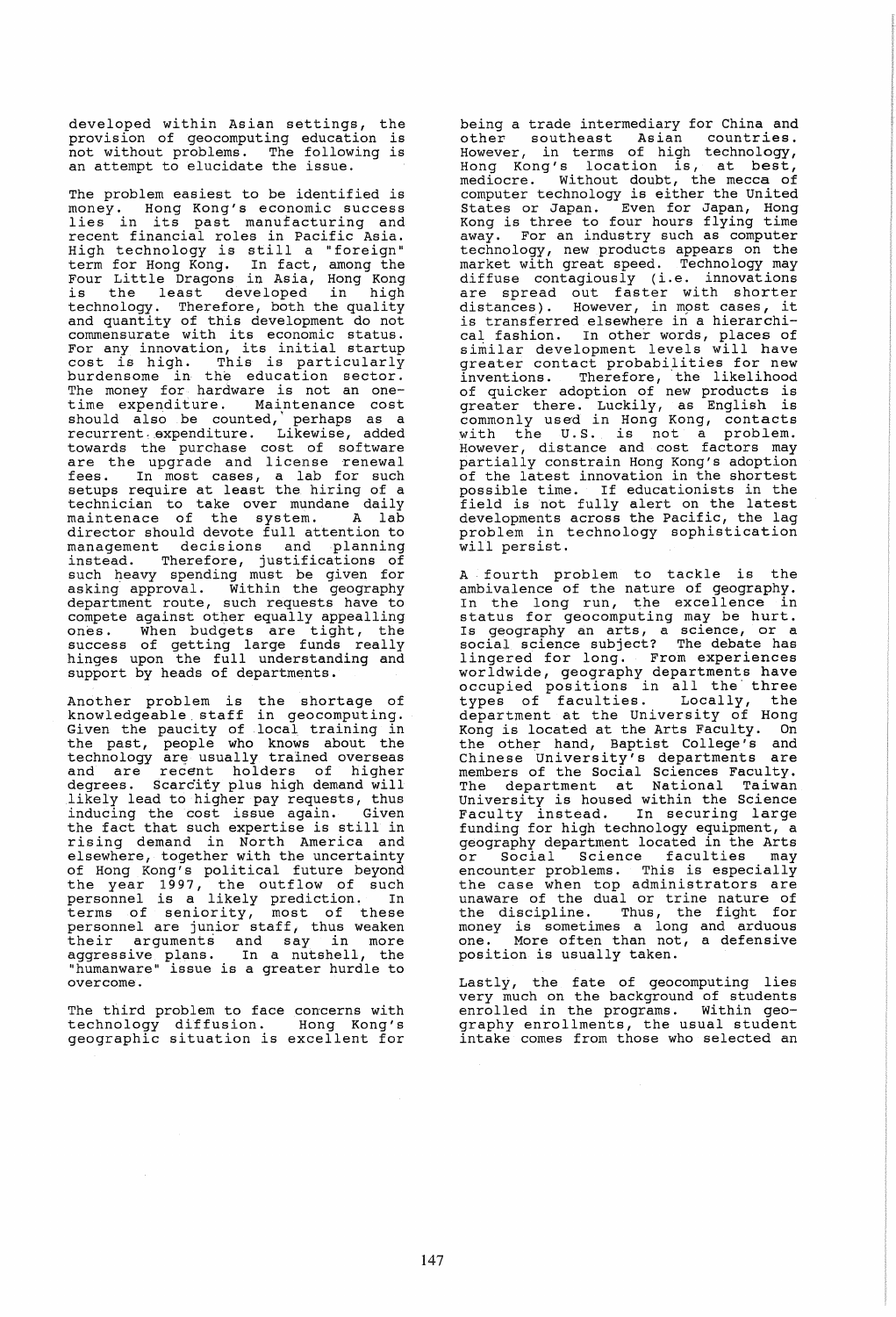arts stream in their high school days. Therefore, they were exposed much more to disciplines like history, economics, difference into instally, economies, students in the arts stream are neither mathematically inclined or competent. A sense of phobia is commonplace among them on scientific concepts and applications. In a few cases when they have learnt some science subjects (like mathematics, computer science, etc.) in their lower forms, teaching geocomputing ender forms, teaching geocompacing<br>is an enjoyment to both teacher and students. On the contrary, a general deficiency in science and technology concepts is often the order of the day.

The above discussion clearly demonstrat-<br>es the existence of economic and structural reasons which retard early and full-scale import of geocomputing technologies into the curriculum, at<br>least from a geography department's decommologics finds one curriculum, at<br>least from a geography department's<br>perspective. There is no quick solution to those problems. However, something<br>can still be done and they are presented can still be done and they are presented<br>below.

# IMPLICATION ISSUES

Like other developing areas, Hong Kong is advancing into the area of high technology. Its problems are of great value to other areas which aspire to achieve similar statuses in the future. Therefore, several implication issues associated with the initiation and expansion of geocomputing education are listed here for references to educationists both locally and abroad.

Since financial resource is always dimited, one must approach funds acquisition with tact. From experience, top administrators in universities, especially those small ones, are more<br>interested to allocate resources to<br>areas where students' marketability will be enhanced. In essence, a "costbe enhanced. In essence, a "cost-<br>effectiveness" approach is often taken. This does not mean everything requested<br>must be applied in nature. However, must be applied in nature. when one is able to justify large spending items in that direction, the chances of success may increase. When one is constrained with a tight budget, another constitution with a tight badget, another<br>consideration is to aspire for "medium" range products instead of the latest models which are often costly. Given<br>teaching institutions are spending on<br>public money, they will never be able to acquire the latest technology as done in private industry. A pramatic way is to follow an incremental approach: prepare carefully designed plans and chart out implementation by phases, with alternatives listed as contingencies. With some<br>luck, what is worth achieving could<br>still be available, although not be available, although not immediately.

Another point of note is the importance of outside contacts in the expansion of geocomputing education. This include close liaison between the educational party and the government, consultancy firms, and various other agencies which take in students trained with geocomputing knowledge. To these organizations, the current students will be zations, the current students will be<br>prospective employees in the future. To those students, these organizations are definitely the only employers. Thus, if some kind of internships could be arranged with these organizations, valuable experiences will be gained for the students. This shortens the time for on-the-job training when they are hired in the future. Also, if the level of competence of a department offering geocomputing training has reached a standard where sub-contracting of standard where sub-contracting of<br>consultancy work could be done, this may be a source of discounted equipment which is often far superior than those could be purchased with regular limited funds. When infrastructural work of the developing world is on the rise in preparation for economic take-off, preparation for economic cake off,<br>opportunities for such collaboration should be wide open. This is encouraging news to tnose planning' geocomputing education in the future.

With regard to constant updates of technology, there is a definite need to keep abreast of these ever changing advancement. If current instructors were once trained overseas, connections with the West should not be any problem. Information about upcoming conferences, workshops, short-term training, and workshops, short cerm cruining, and<br>other related activities must be gathered. Also, subscriptions to major journals and magazines should be made . These actions ensure that the latest technology will not be masked because of the distance away from the focus of<br>activities. Participation overseas activities. Participation overseas<br>entail costs. The institutions concern-<br>ed should be responsible for subsidizing<br>portions of the costs. If financial portions of the costs. circumstances allow, experts passing by the territory should be invited to give seminars on topics of current concern. In doing so, constant enrichment on the<br>topics will definitely raise the level of competency in all fields of geocomputing. However, one must be careful of straight adoption of foreign technology without modifications. In the long run, the policy of indigenization should be